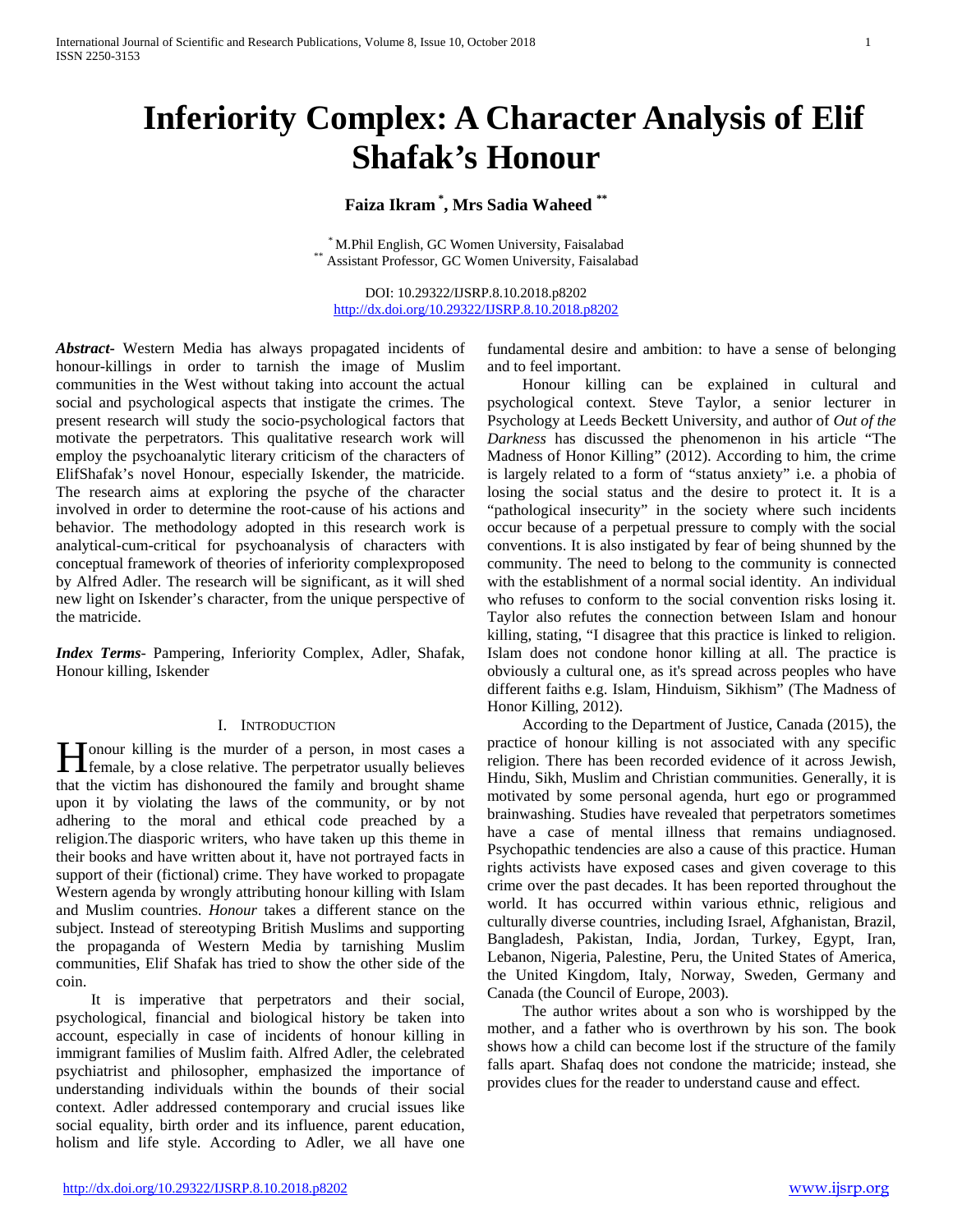#### II. ADLER AND INFERIORITY COMPLEX

 Alfred Adler deviated from conventional language and psychoanalysis by introducing "Organ Inferiority" which subsequently led him to coin the term "Inferiority Complex". *The General System of Individual Psychology* (2006), is an unpublished manuscript by Adler and discovered in the Library of Congress, which contains a series of undated thirteen lectures that he wrote in English language. In these lectures, he emphasizes the role of individual in the creation of a better society. He also emphasizes how inferiority complex can hinder in the evolutionary process of a person, and subsequently the society, by creating individuals who are psychologically crippled and unable to handle the pressures and demands of the society.

 The "Theory of Organ Inferiority" is discussed in the chapter three of the book. He has made some remarkable revelations regarding inferiority in children. The subsequent theories that originate from this organ inferiority highlight the beginning of neurosis and psychosis in children. He strengthens his diagnoses by giving examples from several case studies, pointing out the dangers of over indulgence and pampering, to the extent of calling it the greatest evil of humanity. The position of birth order and childhood recollections has also been discussed. The third section of the analysis employs these Alderian theories in order to unearth evidence of inferiority complex in Iskender and its origin.

 Alfred Adler, with the "Theory of Organ Inferiority", introduced the concept of Inferiority Complex in his monograph, "A Study of Organ Inferiority and its Physical Compensations"(1971). In *The Neurotic Character* (2002) and *The General System of Individual Psychology* (2006), Adler sheds light on his theory and its origin, how it affects the individual during childhood and its consequences in the later life. He clarifies that there exists a "relationship between organ inferiority and psychic compensation," (Adler, 2002, p 1). These observations can be helpful in understanding behavioral patterns of neurotics. Since it has been established previously that Iskender's character is psychotic, the term "psychotic" shall be referred to, instead of the term "neurotic". This is done in order to remove any confusion that may arise in comprehension of the character analysis.

 The two aspects of Adler's theory that will prove fruitful in understanding Iskender's character are

- 1. Inferiority Complex
- 2. Pampered Child and Adult

### III. INFERIORITY COMPLEX

 Adler observed that in humans, disease attacked inferior organs, those body parts and organs that were inhibited in growth (genetic) or altered due to some disease or accident (Lundin, 2015). In his monograph "A Study of Organ Inferiority and Its Physical Compensation"(1971), Adler stated that this organ inferiority could affect the individual's psyche as well. Other organs make compensations; In case a kidney fails, the other enlarges to make up for the removed kidney. This can be illustrated by the example of "blind seer". Beethoven was deaf, yet he wrote phenomenal compositions. Other examples are of people like Helen Keller, who make up for the loss of one or two organs or impaired senses by compensating with healthier or exaggerated senses. Men who have small stature can be very intelligent, skilled or dictatorial, like Bonaparte, all in order to make compensations for inferior stature. The organ inferiority can profoundly influence the psyche: it lowers an individual's self-esteem. Besides, it also increases the individual's insecurities.

 The struggle to assert one's self, termed as Self-assertion, originates from this sense of inferiority. Its impact is greater than anticipated. In case the inferior organ learns to protect itself from the rest of the organism and compensates by participating actively in quantitative and qualitative way, "… then the predisposed child, in his feeling of inferiority, will elicit from his psychic capabilities the often conspicuous means to increase his own value, among which we may note most prominently neurotic and psychotic means," (Adler, 2002, p 2).

 Adler attributes inferiority complex to some impairment in the physical body part or organ; Self-assertion is a way to compensate for it. Iskender has to face bullying as a child. The incident is described as being part of his journal entry, emphasizing its significance. One day, while roaming beside a canal, he is ambushed by three boys, a few years older than him. They taunt him for his cowardice in running away from the circumcision, and make insinuations. They tackle him on the ground and take off his trousers to see for themselves if he had been circumcised or not. The boys ridicule him and poke fun at his child-sized penis: "What is this? So small! Like an okra," (Shafak, 2013, p 163).

 Iskender is so traumatized during this bullying, especially as the boys threaten to circumcise him again that he urinates in front of them, causing further humiliation for himself. The stress and anxiety causes regression; he sits hugging his knees and rocking himself. Pembe finds him in this position. During his circumcision, he also becomes agitated while on top of the tree, distressed and frightened, and he urinates while the men watch from below. His "inferior" organ, which is "small" due to his age, is still significant, because it plays a central role in building the self-esteem of male species. By grounding in his mind the insignificance of his body, the boys instill inside him a sense of inferiority. Prior to that, the circumcision had left him shocked by his public humiliation. He has not completely recovered from it or "healed", when the bullying occurs. He feels that the source of all his problems arise from his private parts: "… (he) held his willy, the cause of all his distress," (Shafak, 2013, p 28). Adler observes that the individuals who suffer on account of this inferiority (which has origin in organ inferiority), suffer from uncertainty brought on by this feeling, and feel pressurized. This can be detected easily in these children and adults. Sometimes these feelings remain hidden under the veneer of charm. But the problem takes root in the early childhood: "His will and thought are invariably built on a foundation of a feeling of inferiority," (Adler, 2002, p 6).

 Such is Iskender's trauma after the circumcision, bullying and ram incident that he asserts himself by forming a gang of his own. Adler states that such children make a "keen estimation of themselves," (Adler, 2002, p 6). These children, which he terms as the ugly child or the pampered child, will try to escape from the negativity within themselves. In order to escape further humiliation, Iskender forms a gang comprising of streetwise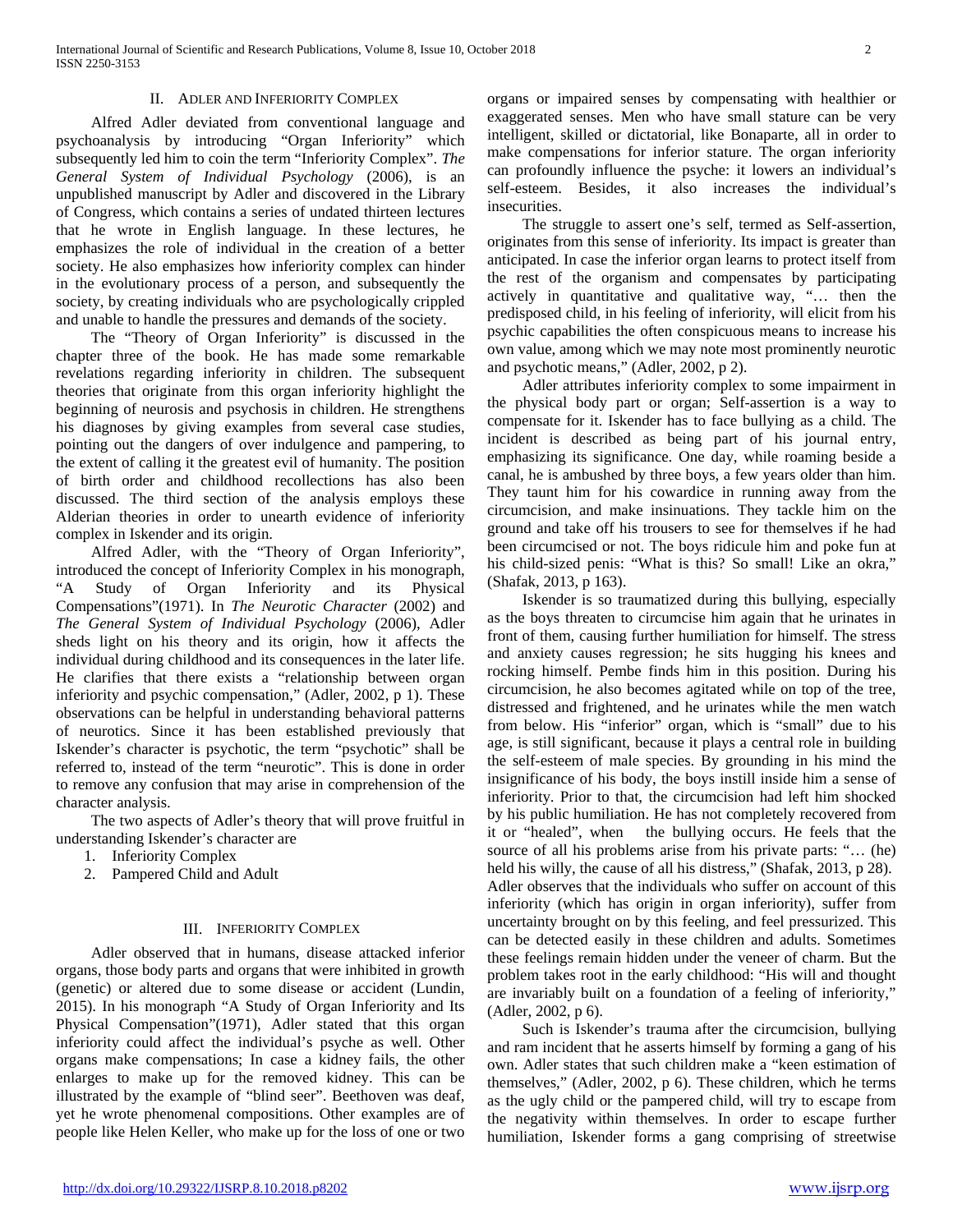gypsy boys who smoke cigarettes. Before his second confrontation with the bullying boys and his gang formation, the ram incident occurs. He does not show any submissiveness. His defiance is born out of his inferiority, which is subsequently a by-product of insecurity. His vulnerability as a child makes him suffer a "taste for (his) weakness," (Shafak, 2013, p 141). The retaliation on part of Iskender takes the shape of bullying as well. His gang beat the two kids out of the three, leaving the leader out, "to make him sweat" (Shafak, 2013, p 164). The gang makes the third boy drink his own urine, and throw him in the filthy canal.

 The journey of such a child towards superiority is documented by Adler. Lundin explains the effect of such complexes on the individual's life. In order to feel adequate in the society and among other people, it is imperative that a person be able to overcome his deficiencies. In the external world, the demand posed by society is greater than the individual can imagine. His feeling of inferiority is enhanced by his inability to cope with life challenges, resulting in psychological, emotional and physical problems. The future does not hold any promise for such a child: "The child will need some expedient to do this, so that, in the insecurities of life, in his disoriented state of being, he will have a fixed image in his mind's eye," (Adler, 2002, p 6)

 The child needs to create this tool; he will consider himself humiliated, inadequate, insecure and inferior through selfestimation. This child will find a fixed point and attribute all the power to this. Adler attributes this power to the father. In Iskender's case, Adam was not an ideal father (figure). Iskender's assertion of his own superiority is also a result of Adam's passivity.

## IV. PAMPERED CHILD AND ADULT

 In Chapter III of the book *The General System of Individual Psychology* (2006), entitled "Organ Inferiority & Pampering", Adler expounds on the adverse effects of pampering on a child, and the lasting impact of it on his adult life. Doctors who observed children born with organ impairment and go through suffering, explain how they do not thrive and easily turn away from life (Adler, 2006, p28). He asserts that his experience and statistics have shown that individuals who encounter hostility in life, forgo opportunities to grow and exist in a constant state of conflict with society, have a history of organ inferiority. The only way to understand the burdens of such individuals and the problems they encounter in life is by understanding "the relationship between the organs and the demands from outside," (Adler, 2006, p 30).

 Adler asserts that such individuals develop, in relation to these organs, a fascination with that particular organ, explaining his view by exemplifying children with upset stomach. A child, as he grows, makes a relation between money and food. If that child suffers from a chronic case of upset stomach, he will develop a fascination with money and being rich. Often power drive in the rich is related to stomach problems. He gives the example of John Rockefeller (Adler, 2006, p 31). Another example is of a shortsighted man who was pampered as a child. This hindered his development and became burdensome for him. At thirty-six years of age, he got a job but could not settle there,

suffering from anxiety and bouts of weeping. Once he left the job and settled down at home quietly, he became contented.

 There is enough evidence throughout the story to indicate that Pembe indeed pampered Iskender a lot as a child. Owing to her excessive fear and superstition, she never scolded or hit him, until he was seven years old. However, by then, he had become accustomed to being cosseted. During his confrontation with Adam over the ram meat, his father reveals: "Iskender, eat! … I don't beat my children!" (Shafak, 2013, p 141). After the bullying and Iskender's revenge through his gang, Pembe does not scold or confront Iskender at all. He expects some kind of berating, but does not get any. Instead, his mother gives him enough proof of her approval through her silence: "She only looked at me long and hard, and I think I saw a trace of pride in her eyes," (Shafak, 2013, p 165).

 This further makes him bold enough to carry on the bullying until it becomes a part of his personality. He even confesses to being a bully himself. In London, he becomes reputed to be a hard-boiled youth, in school and in neighbourhood, among his social circles: "That's the thing with bullies. Nobody says 'Enough' to them … I should know, because I was, and still am, one of them," (Shafak, 2013, p 162).

 These individuals have to struggle hard in order to achieve their goals. Everyone is affected by the external world in a different manner; their life and its style is determined by their perception and understanding of these external factors. However, these perceptions do not alter unless they acknowledge their blunders and try to change. Adler considers pampering to be "the greatest evil of mankind," (Adler, 2006, p 32). Individuals who are pampered lead a different life than other, less privileged people. Adler criticizes parents for this, blaming it on their "egotistical" tendency in pampering. Adler maintains that the mother and the child, who is pampered, do not have a strong connection; the mother dotes on the child and does everything for him. He only makes a connection with her because she meets his needs whenever required. It can also lead to resentment of others.

 It has been discussed previously that Iskender, at one point, recalls the time when he used to be the only child, and wishes that it could happen again. Adler brings to lights another characteristic of these children. They are either very pleasant, or else have destructive fantasies about the father, simply because they do not wish to disrupt the comfortable situation with the mother: "The pampered child lives like a parasite in a symbiotic way," (Adler, 2006, p 32).

 These children do not like being separated from their mother, and have a fear of being left alone. A child who is afraid of the dark or afraid of being left alone is a pampered child. The darkness disconnects the child with the mother. He sleeps beside the mother at night, wants the lights turned on at night (so that he can see the mother) and wants the door to the room open. Adler has his own interpretation of such behavior: "(This child's) goal of completion is to always be supported by and dependent on another person," (Adler, 2006, p33).

 He does everything in his capacity to achieve this goal. He becomes attention-seeker, and in order to ensure the presence of the mother, keeps her busy with demands and behavior. This child, when enters the society as an adult, refuses to cooperate, believing that he is entitles to all, every favour and every opportunity. His only desire is "to receive, to accept, to expect,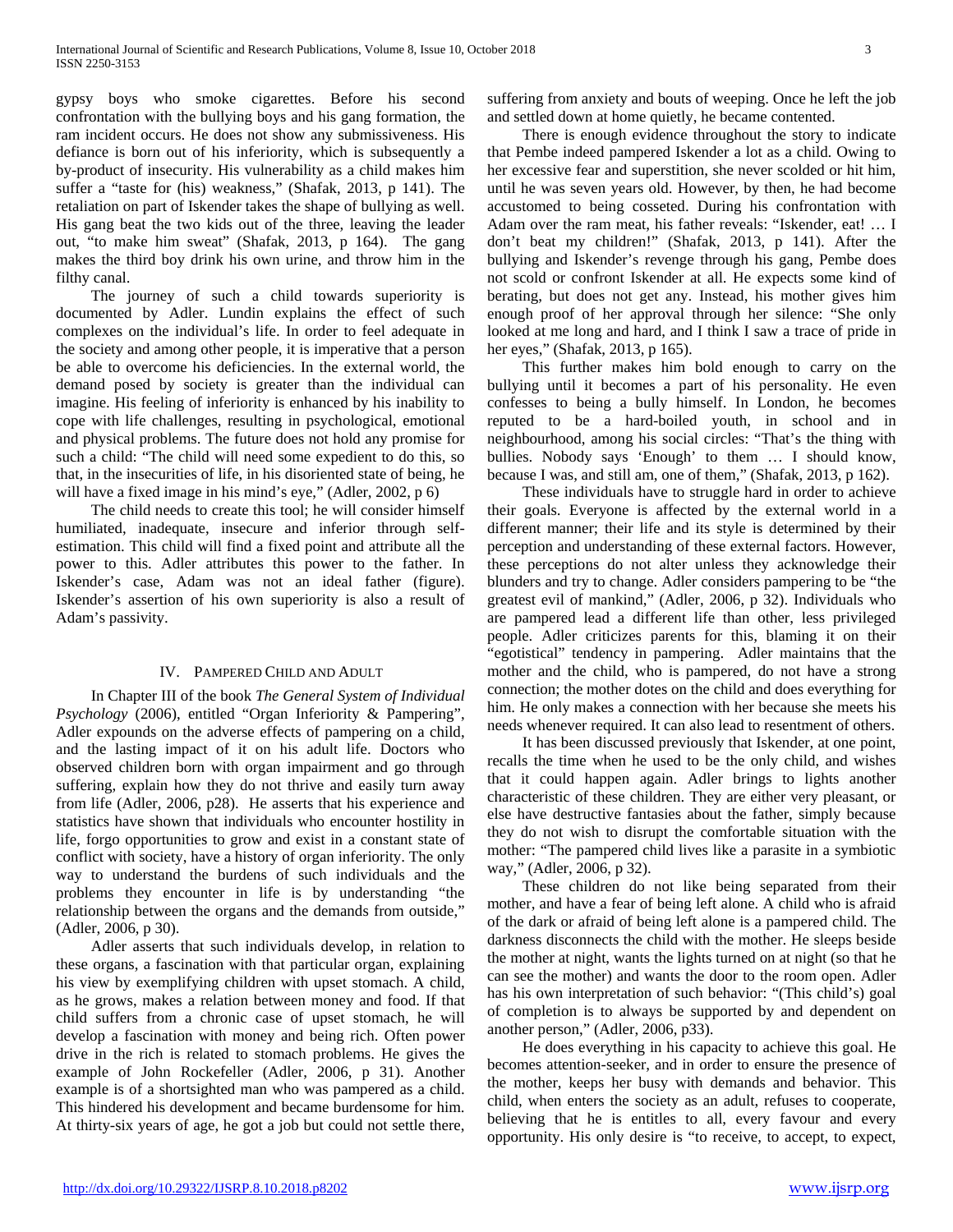(and) to take," (Adler, 2006, p 33). He exploits other, finding it difficult to resist temptation; the demands of the society to become cooperative are met with disappointment. This child abhors new situations, because it deprives him of a "pampered" situation. They associate hostility with every new situation; they grow up to consider the world an extremely harsh and hostile place. They also become sensitive, shrinking for newness. This leads to a situation where we have a friendless child. The only people they eventually befriend are people these children can use, who meet their demands and pamper them. Pampered boys easily develop friendship with girls since they are not competitive, agreeable and friendly. These children would only take employment where they believe they will be appreciated, and where they can become leaders.

 The Alderian interpretation of pampered children is a befitting tool to dissect Iskender further. The aspects of his character that have not been touched upon previously, can be examined now. Once it is established that he is a "pampered child", we see patterns of over-indulgence and its effects on his personality. He exhibits superiority, even before bullying event. The first glimpse of it is in the encounter with the old woman who names him. Iskender refuses to give her water, upon which she remarks that he desires only to be served, and not serve. He does not mingle with the children who are invited to be circumcised, considering them beneath him.

 Adler makes distinction between the two types of pampered children: Active and Passive. A passive child manipulates the people around him through charm and good behavior. He seeks attention by drawing attention to himself through "passive" and socially acceptable ways: they vomit, the develop physical conditions like upset stomach, heart palpitations etc. These children lure adults to pamper them through good behavior, and win them. They also tend to become neurotics: "These passive children … because of their desire for and attempt to retreat whenever confronted, tend to become neurotic later because neuroses and psychoses are retreats," (Adler, 2006, p36).

 Iskender is not a fussy child in the passive sense. He asserts himself through aggression later on. Turkey was place where he was cherished and beloved by all in the small village. He is friendly with his sister Esma, a girl. Adler gives examples of people, men and children alike, who has a fixation with looking at people on the streets. Iskender exhibits this fascination in the barrack-like basement flat, where he observes passer-bys through the ventilators (windows), not unlike a soldier. London is a hostile world for Iskender. His immigrant status does not help to alleviate his difficult situation. He deals the outside world in any way he can. He changes his name: Alex. These lines summarize an outsider's view of his personality: "Alex. Alexander. Whatever … Bloody full of himself. Always with his groupies, thinks he's a gang leader," (Shafak, 2013, p 125). Iskender does not speak Oxford English. His mode of communication is the London slang because he "had better luck with the slang: to me that had power, currency," (Shafak, 2013, p 135).

 His alteration of his name and adaptation of slang are ways to combat hostility by being one of the natives, and shedding his immigrant status. He unconsciously believes that by being "Alex" and remodeling his language with slang will make him less conspicuous. This instinct for survival collides with his desire for self-assertion and results in his chosen sport: "Boxing

was a one to one reflection of life … (you are) on your own … No team work … No substitutes … If you wanted to know a man … watch him box ," (Shafak, 2013, p 252).

The Orator praises Iskender for his skill and approves the fact the he does not

"dodge risky fights," (Shafak, 2013, p 253), and his defense is strong. This reveals that despite being the 'leader' of his gang, Iskender likes being alone and does not consider his friends to be his equal, either physically or psychologically. Even in prison, he forms a new gang since the existing ones are not to his liking. He relates himself with the Orator because he feels that the latter reciprocates his aura of superior manly traits: restraint, maturity, solitude.

 A failing of the pampered children is that they are easily tempted and manipulated (Adler, 2006, p 36). Flattery works wonders for them, coercing them into disadvantageous situations. They are willing victims of others, robbing, stealing and even murdering in order to please others. They are ready tools for schemers and manipulators alike. Tariq, Iskender's uncle, prompts him to act on behalf of him and save the family's honour. He manipulates Iskender initially though flattery, by praising his ability to control the family and manage the household in Adam's absence. Iskender comes to trust him more in the absence of a father, and his need to adhere to an expedient, a fixed image, leads him to become dependent on his uncle. The Orator also uses him as a tool to act out his "ideology". It can be evident in their contrasting physique, Iskender being the muscular and taller of the two. The Orator needed a bodyguard who could also be turned into a scapegoat, should the need arise. The school gang, which comprises of immigrant kids, also nurtures Iskender's need to feel significant and be-all and end-all. He likes the fact that they all look up to him: "I'm like a big brother to the boys," (Shafak, 2013, p 228).

 He in turn does his own manipulating, by making them hang on to his words, and making them feel secure in a hostile, racist atmosphere. Adler observes that the actual culprits in a crime are mostly "behind the stage" and "experienced" (Adler, 2006, p 36). The perpetrators are mere tools used to commit the crime. Iskender goes to his uncle and the Orator, even to his own father, seeking help and support on how best to act in the face of his mother's (supposed) promiscuity. Adam acts indifferent, Tariq eggs him on and the Orator reinforces that "it's down to" him to save his family's honour (Shafak, 2013, p 254).

Both the manipulating people that witnessed his demise from behind the curtain, abdicated their hold on him and abandoned Iskender once they achieved their goal. Iskender belatedly realized that he was the means to an end: "Uncle Tariq, the Orator, my old buddy Arshad … I blame them all for making me the person I was. And yet they are all free, enjoying their life, while I am here burning," (Shafak, 2013, p 305). Adler states that children who are pampered, tyrannize the family through temper outburst (ram incident). He further predicts that these children consequently and as a result of their habits "become the tyrant of the family," (Adler, 2006, p 36).

 Since Adlerian theories do not give much emphasis to innate superiority, this analysis will refrain from straying in that direction. By the time Iskender was five, he had developed the attributes of a pampered child. His superiority and solitary, friendless status is proof of that. Additionally, his sobriquet